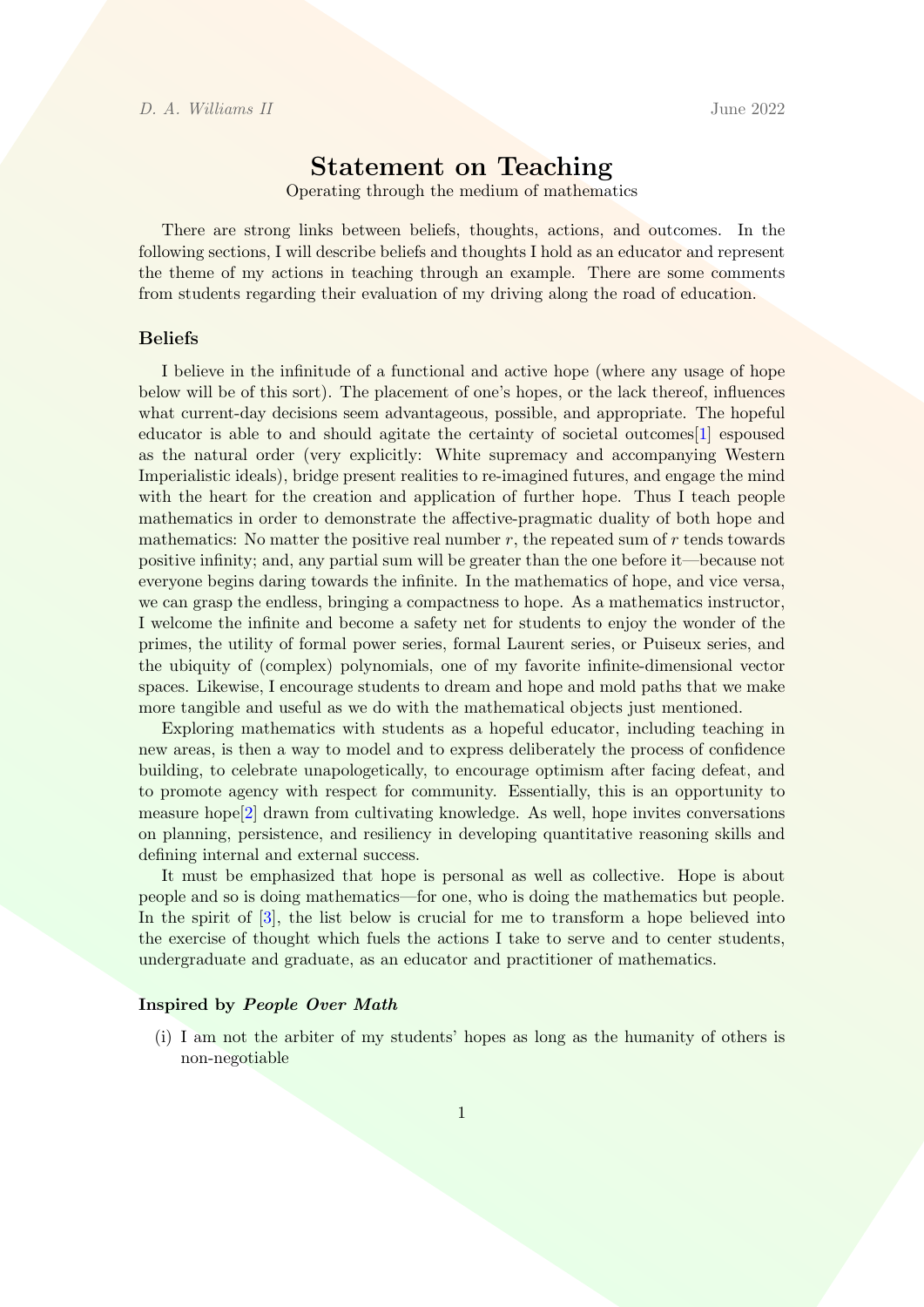- (ii) I am a Black, straight, non-disabled, cis man regarded as a professional mathematician: I commit to advising and teaching with a growing awareness of my positionality and with the intentionality to go beyond my experience to promote positive mathematical outcomes.
- (iii) I have the structural and personal power to reduce uncertainty and exemplify grace.
- (iv) I honor the privilege of communing with people by contributing responsively to our space while being proactive in the protection of students.
- (v) I do not own mathematics any more than my students do: I acknowledge the power to do harm and be a gatekeepr with my words and actions—even my thoughts matter in the practice of centering students.

# **Thoughts**

The beliefs above influence my thoughts on what makes a good mathematics teacher. I envision myself as moving towards the "quality teacher" described in [\[4\]](#page-3-3):

"This great teacher was a great person operating thru the medium of subject matter."

What a joy that my primary subject matter is mathematics! A more ideal state is when each student sees me as a great person operating through mathematics. Indeed, I know times when I was neither a great person nor operating through mathematics effectively. In failure, my communities and I demanded that I change. This continual reflection helps me develop personally and professionally. I have had to re-think where I situate in the educational road, in the story of any one person. From this reflection I have developed a general method to frame my presentation of mathematics and to guide students who are on this road with me.

# State Hear Observe Write Explain Read

SHOWER mathematics in its challenging wonders and connective insights.

Student feedback 1: "Which attributes of the course and/or the professor helped you learn the material?"

| I was able to learn new concepts |  |
|----------------------------------|--|
| through SHOWER, which I haven't  |  |
| heard of before this course.     |  |

I liked his SHOWER methodology (Speak linear algebra, hear linear algebra, observe linear algebra, write linear algebra,...). He also was a great help during his office hours.

These verbs intersect in a variety of ways and have various meanings to the array of students I have taught and will teach. I have taught students with whom I did not share a common speaking language, and others utilized assistance in their writing or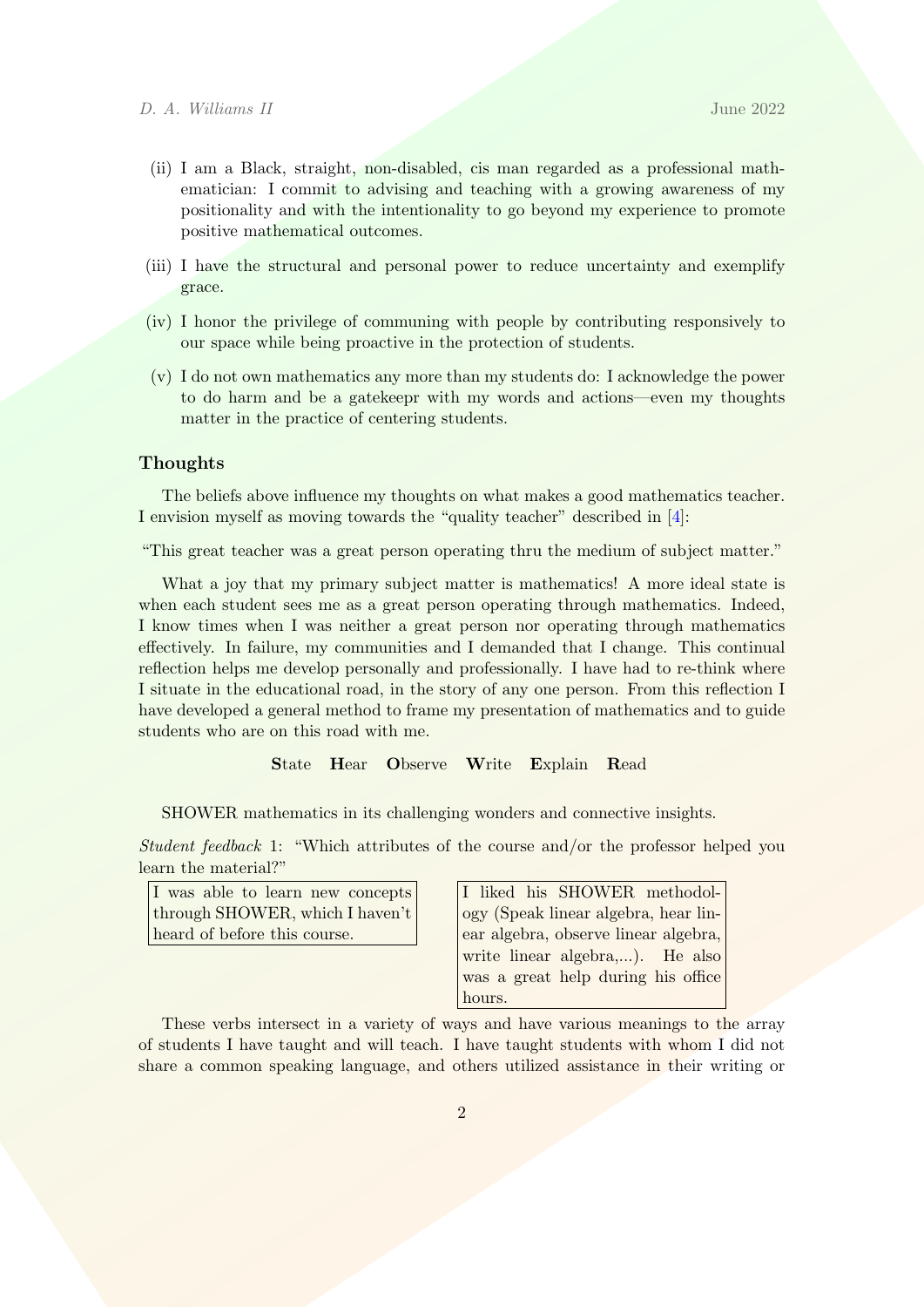#### D. A. Williams II June 2022

in seeing certain distances. Since the usage of the mnemonic is to remind students to engage any and all senses one can in the learning process, and doing so communally, it requires updates so that my beliefs about students and my actions towards them are aligned in thought, too. One update includes the change from "speak" to "state" as my pedagogical motivation is to have students invest in making statements and analyzing those statements for veracity, utility, and classroom empathy.

## Actions

During my PhD program, my first five semesters teaching placed me in a situation to teach a new course each time. Preparation heavily involved researching past courses through online resources and learning from other instructors. I began courses with an email assignment for the purposes of gauging digital access and learning about the community I was to guide. Each email told me about a mathematical hope, mathematical fear, and a goal for the semester. Students often dropped the mathematical part, but any response was information about the person I was teaching and interacting with: People over Math.

Student feedback 2: "Which attributes of the course and/or the professor helped you learn the material?"

He makes sure everyone understands a topic and does his best to get everyone involved. Very passionate about math which makes class interesting.

Although at first a little skeptical, the teaching style used in this course did help me learn in this course. The use of examples in class helped immensely.

As a postdoc, I did not have a teaching assignment. To hone in on my skills in the classroom, I took on assignments outside the classroom. I led K-20 STEM educators in statewide and national webinars on equity, and as an active learner, I attended professional development sessions with K-12 teachers from across the country. I also took time to mentor undergraduates, postbacs, and graduate students through seminars and in research. All these accounts continue to provide reflective moments on teaching in the classroom.

### Example: S-H-O-W-E-R Linear Algebra

I taught Linear Algebra in a classroom that had the dimensions of a bowling alley lane and densely packed chairs to fit the 70 students. I was intentional in developing an environment in which students would feel empowered to utilize the boards spanning the walls—the saving grace of the space. This foresight was rewarded when a student asked about a non-classical example of a zero vector, something not a number or column of zeros. I had a plan! Group work! Board space! Let's go! It would rely on us Stating the properties of the zero vector, Hearing and Observing the reasoning behind each group's work, Writing out the necessary computations, Explaining why we could reduce our computation, and (re-)Reading a previous example on finite fields. They were